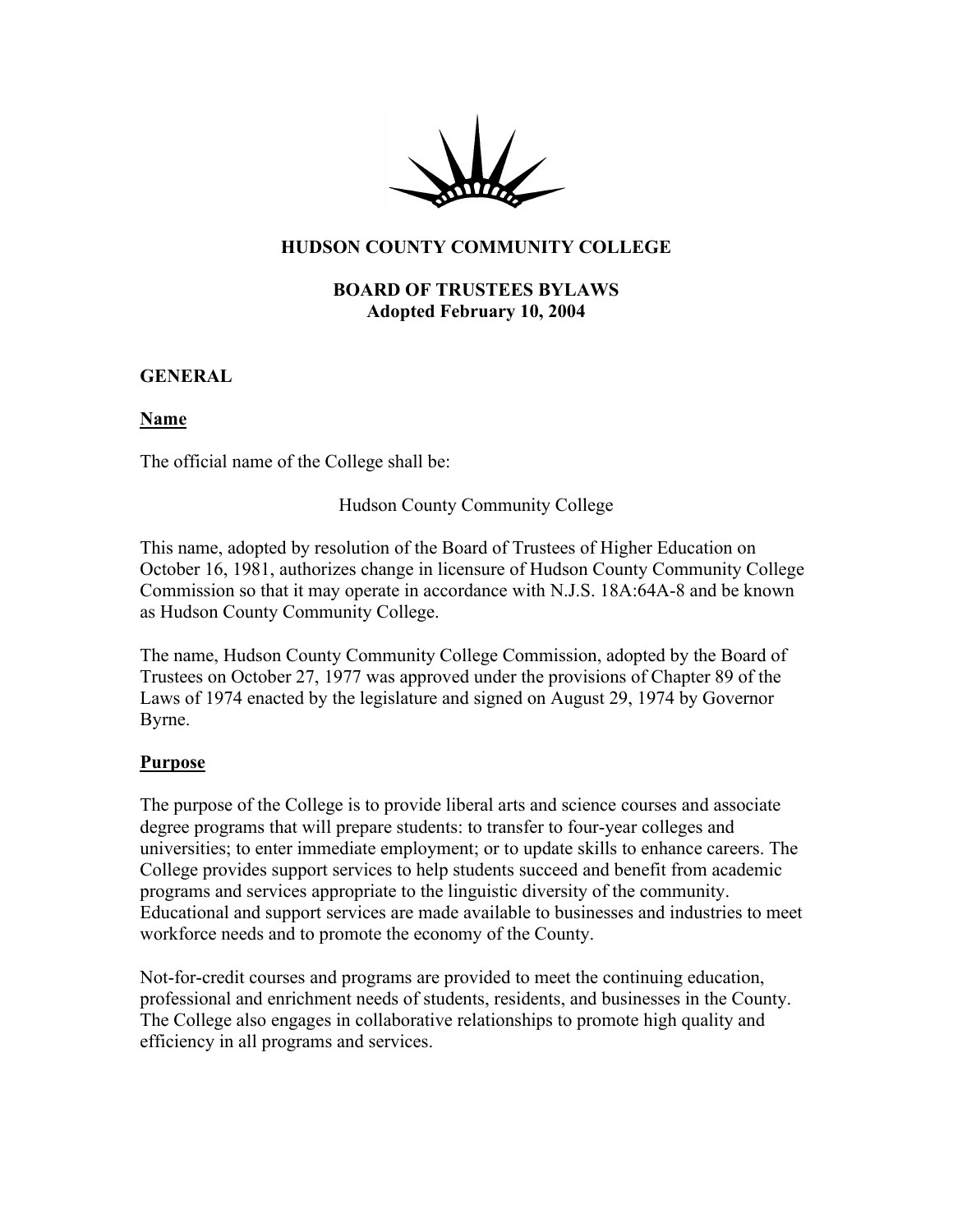## **ORGANIZATION**

#### **Board of Trustees**

There shall be a Board of Trustees, consisting of the County Superintendent of Schools and 10 persons, eight of whom shall be appointed by the appointing authority of the County with the advice and consent of the Board of Chosen Freeholders, and at least two of whom shall be appointed by the Governor, according to the criteria and for such initial terms as shall be established. The President of the College shall serve as an ex officio member of the Board of Trustees without vote. In addition, the student body shall be entitled to elect one representative from the graduating class to serve as a non-voting member on the Board of Trustees for a term of one year commencing at the next reorganization meeting of the Board of Trustees following graduation of his/her class.

### **Powers and Duties of the Board of Trustees**

Trustees are the stewards of the College and as such are responsible for monitoring its performance relative to compliance with statutes, service to students and the community, and performance relative to comparable institutions. The Board of Trustees, subject to law and in consultation with the President, shall have the following powers:

- a. To adopt or change the name of the College;
- b. To adopt or use a corporate seal;
- c. To sue and be sued;
- d. To approve the educational curriculum and programs of the College;
- e. To appoint and fix the compensation and term of office of a President who shall be the Executive Officer of the College and an ex officio member of the Board of Trustees;
- f. To appoint, upon nomination by the President, members of the administrative and teaching staffs and fix their compensation and terms of employment;
- g. To appoint or employ, upon recommendation of the President, such other officers, agents and employees as may be required to carry out the provisions of N.J.S.A.18A:64A-1 et seq and to fix and determine their qualifications, duties, compensation, terms of office and all other conditions and terms of employment and retention;
- h. To fix and determine tuition rates and other fees to be paid by students;
- i. To grant diplomas, certificates or degrees;
- j. To enter into contracts and agreements with the State or any of its political subdivisions or with the United States, or with any public body, department or other agency of the State or the United States, or with any individual firm or corporation deemed necessary or advisable by the Board of Trustees;
- k. To accept from any government or governmental department, agency or other public or private body or from any other source, grants or contributions of money or property which the Board of Trustees may use for or in aid of the College's mission;
- l. To acquire (by gift, purchase, condemnation or otherwise), own, lease, use and operate property whether real, personal or mixed, or any interest therein, which is necessary or desirable for College purposes;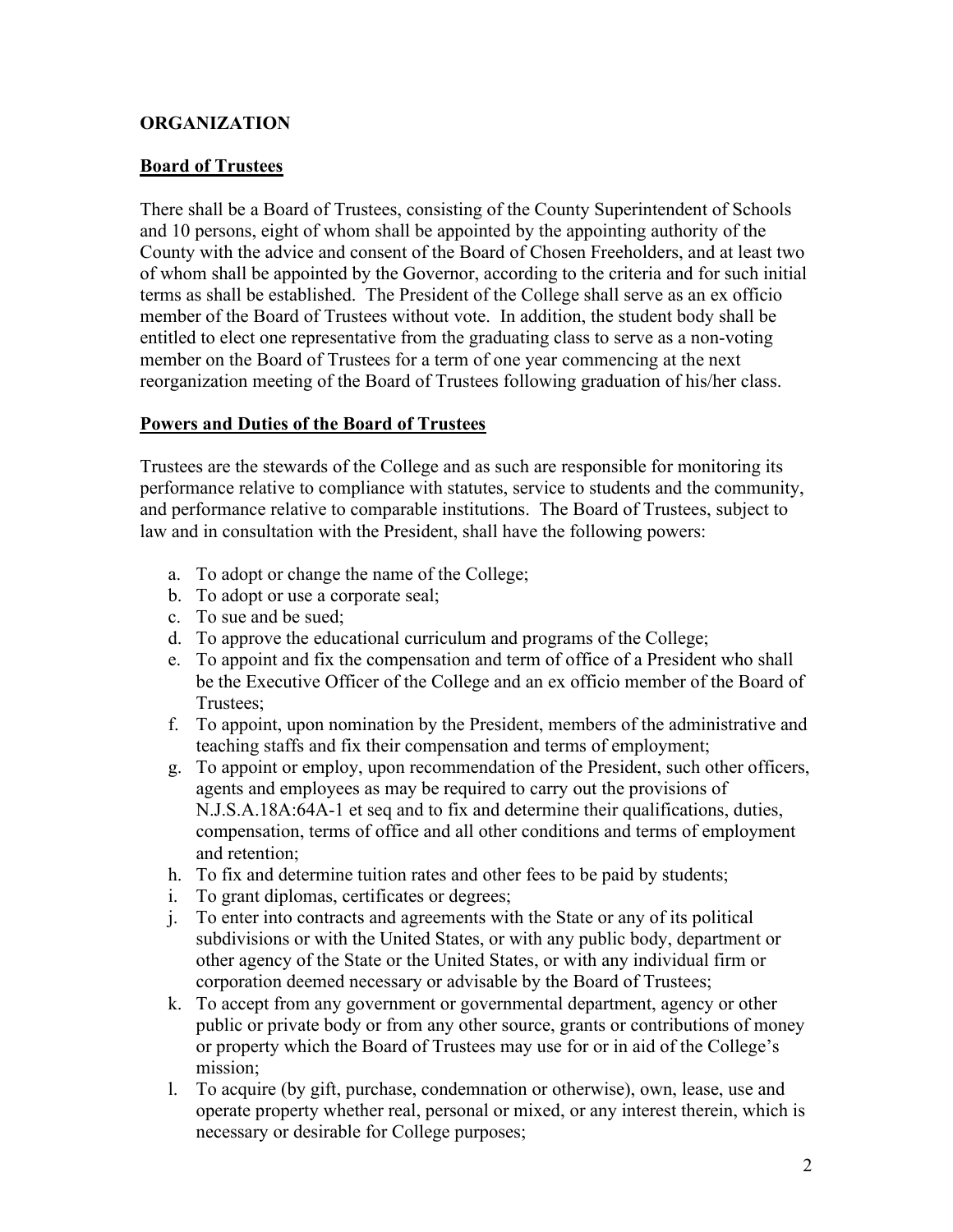- m. To determine if any property owned by the County College is no longer necessary for College purposes and to sell the same at such price and in such terms and conditions as dictated by applicable rules and regulations;
- n. To exercise the right of eminent domain, pursuant to the provisions of Title 20 (20:1-1) Eminent Domain of the Revised Statutes, to acquire any property or interest therein;
- o. To make and promulgate such rules and regulations, not inconsistent with other applicable rules and regulations, that are necessary and proper for the administration and operation of a County College and to implement the provisions of Chapter 64A-57;
- p. To exercise all other powers which may be reasonably necessary or incidental to the establishment, maintenance and operation of a County College not inconsistent with law or with the rules and regulations of the State;
- q. To establish and maintain dedicated cash reserves in any given year for operating needs in the current fund and for plant needs in the unexpended plant fund, as determined by the President and principal financial officer and the Finance Committee of the Board of Trustees and as approved by the Board of Trustees;
- r. To provide and maintain suitable quarters for the College and to acquire and install necessary equipment;
- s. To provide for the care, custody, control, management, and improvement of the lands, grounds, buildings, facilities and equipment pertaining to the College;
- t. To approve and submit a budget for approval by the Board of School Estimate; and
- u. To make and establish, and from time to time to alter and amend, such rules and regulations not inconsistent with the law for the government of the College, as the Board of Trustees may deem advisable.

# **Officers of the Board of Trustees**

The Officers shall be elected, to a two year term, at the annual meeting in November and shall take office at that meeting. The Officers shall hold office until their elected successors take office. A majority vote of the members of the Board of Trustees shall be necessary for the election. Vacancies in offices shall be filled by the Board of Trustees, until the next reorganization meeting, in the same manner, as the need arises.

# **Duties of Officers**

## **Chair**

The Chair shall preside at all meetings of the Board of Trustees and shall be entitled to vote at all meetings of the Board of Trustees.

The Chair, in consultation with the Board of Trustees, shall appoint all committees and shall designate the Chairs of such committees, unless otherwise determined by the Board of Trustees.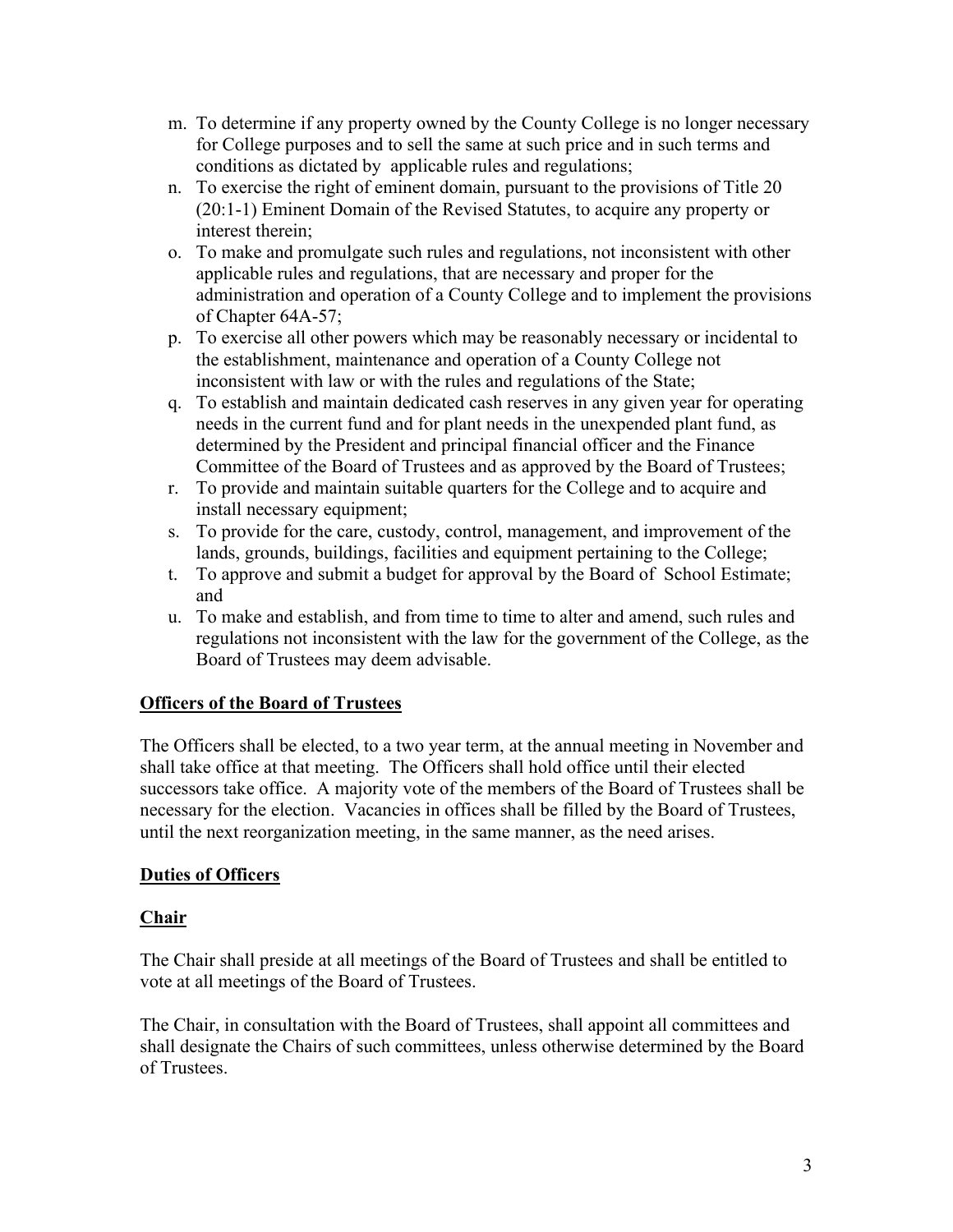## **Vice Chair**

The Vice Chair shall perform the duties of the Chair in the Chair's absence and such other duties as the Chair may delegate from time to time.

### **Secretary/Treasurer**

The Secretary/Treasurer shall be responsible for minutes of Board of Trustees' meetings and shall submit them to each member of the Board of Trustees. The Secretary/Treasurer shall have charge, under the direction of the Board of Trustees, of all official records and papers of the Corporation and shall have authorization to affix the seal to all documents where its use is required. The Secretary/Treasurer shall not hold two secretariats pertaining to educational institutions of secondary or higher, or vocational, or technical education within the County.

### **Other Officers of the Board of Trustees**

The Board of Trustees shall establish other Officers as deemed necessary from time to time.

### **Advisory Personnel**

### **Counsel**

The Board of Trustees shall have the option of retaining a practicing attorney-at-law of New Jersey.

#### **Auditor**

An auditor shall be employed to audit all College accounts after the close of the fiscal year on June  $30<sup>th</sup>$  of each year.

## **Committees of the Board of Trustees**

The Chair, in consultation with the Board of Trustees, shall appoint members to such standing committees as established by the Board of Trustees and special committees as deemed necessary by the Board of Trustees.

#### **Standing Committees**

The Standing Committees of the Board of Trustees shall be: Academic and Student Affairs Committee Facilities Committee Finance Committee Personnel Committee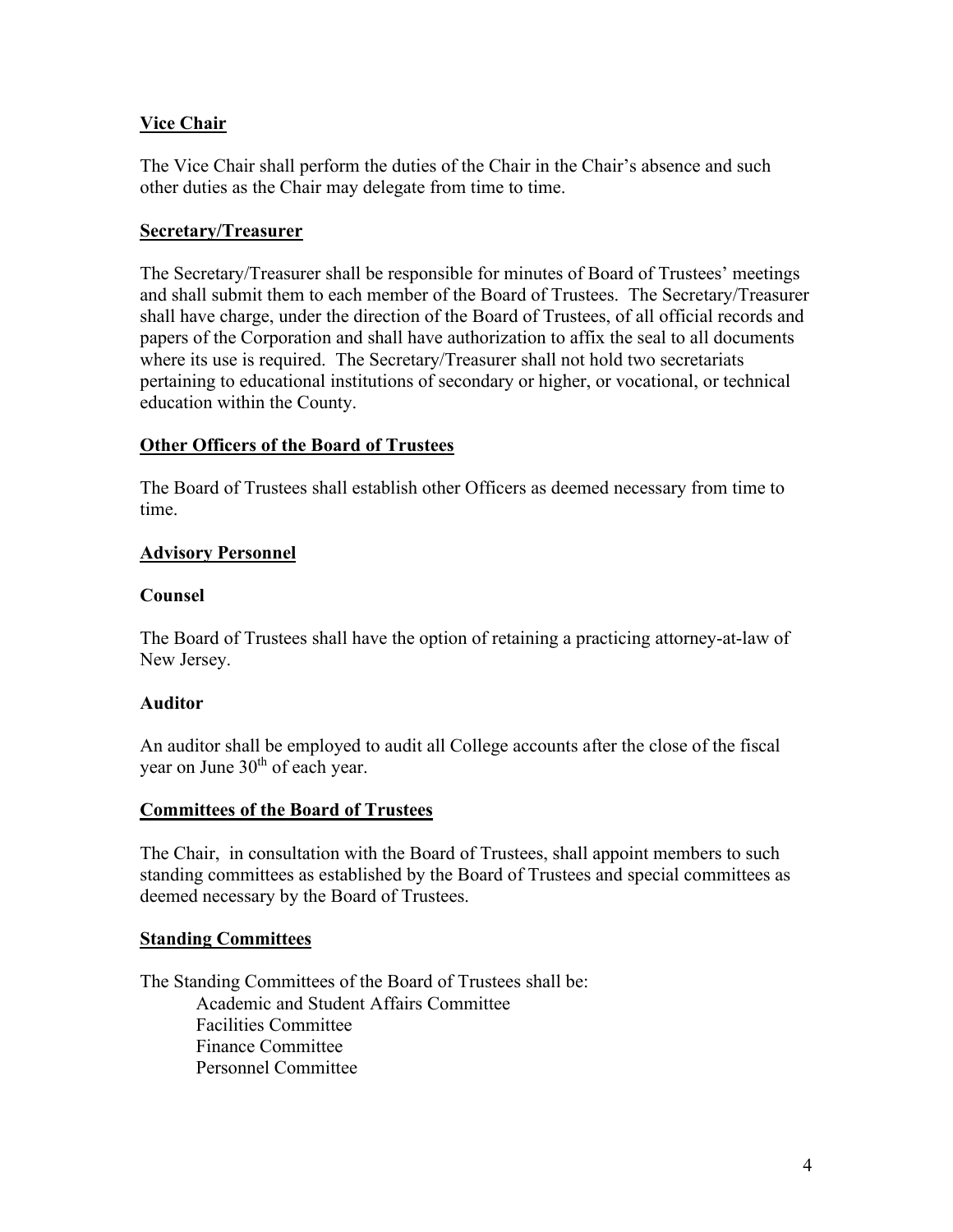All Standing Committee members shall be appointed for a period of two years, prior to the first regular meeting following the reorganization meeting. Vacancies shall be filled by the Board of Trustees, until the next reorganization meeting.

## **Academic and Student Affairs**

The Academic and Student Affairs Committee shall be responsible for and shall make recommendations to the Board of Trustees regarding the following:

- 1. The Administration's recommendations for new courses and programs;
- 2. The Administration's recommendations for official academic policies;
- 3. The Administration's recommendations for official student policies; and
- 4. The disposition of student grievances which the Academic and Student Affairs Committee has chosen to hear on appeal as part of duly established procedures.

# **Facilities Committee**

The Facilities Committee shall be responsible for and shall make recommendations to the Board of Trustees concerning the following:

- 1. The Administration's recommendations concerning real estate acquisitions;
- 2. The Administration's recommendations concerning campus development;
- 3. The Administration's recommendations concerning policies regarding the physical assets of the College;
- 4. The selection of architects, engineers and related supervisors as consistent with College policies and applicable laws and regulations.

# **Finance Committee**

The Finance Committee shall be responsible for and shall make recommendations to the Board of Trustees regarding the following:

- 1. The Administration's recommendation for the annual operating and capital budgets and the interpretation of these budgets to the County members of the Board of School Estimate;
- 2. The selection of the external College auditor;

3. The Administration's policy recommendations concerning financial operations. Furthermore, the Finance Committee shall be responsible for reviewing and making appropriate reports to the Board of Trustees concerning the following:

- 4. Variance reports;
- 5. The budgeting process; and
- 6. Application of purchasing policies and procedures.

# **Personnel Committee**

The Personnel Committee shall be responsible for and shall make recommendations to the Board of Trustees regarding the following: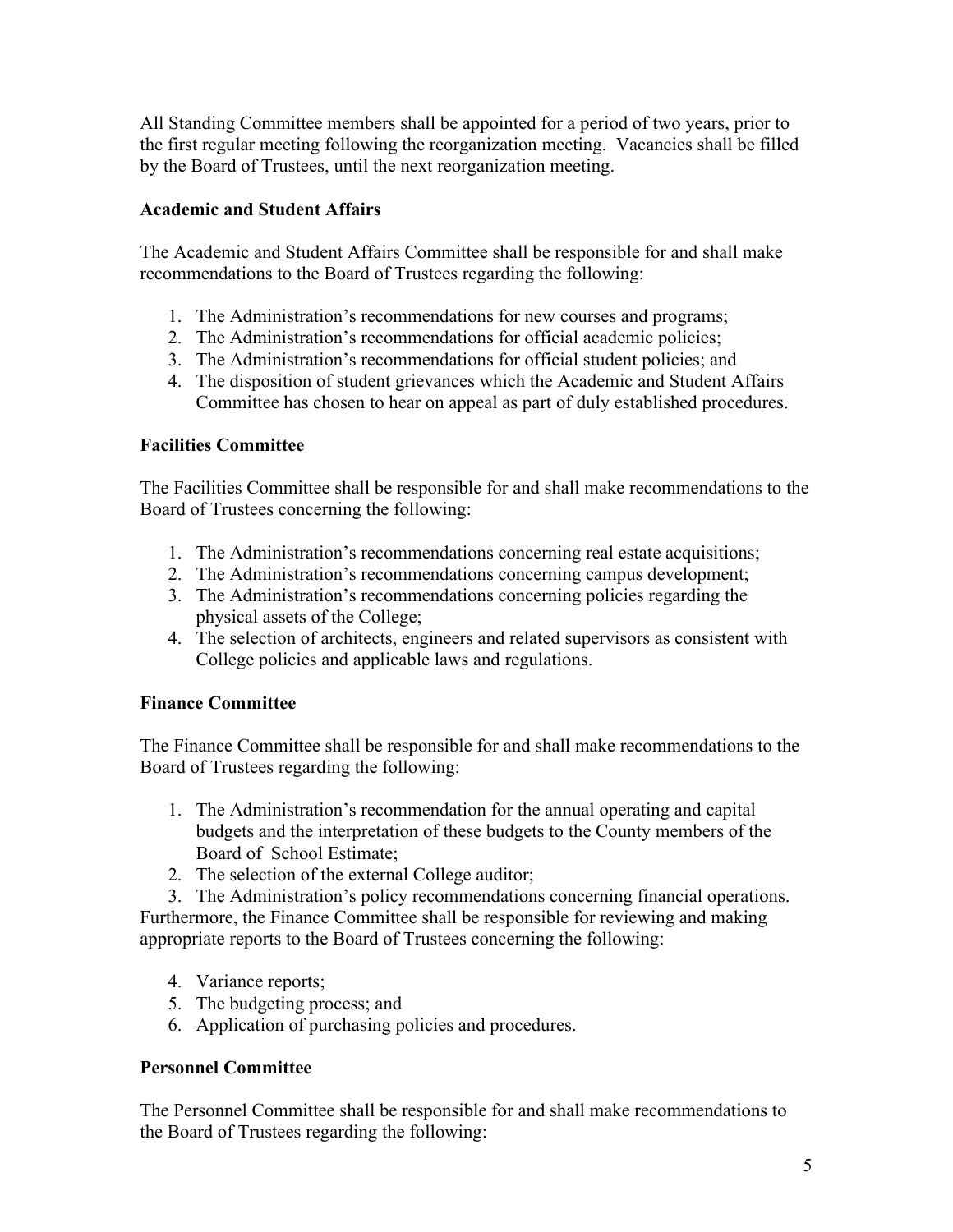- 1. The Administration's recommendations for the employment of personnel;
- 2. The Administration's recommendations for salary guidelines and compensation schedules;
- 3. The Administration's recommendations for personnel policies; and
- 4. The disposition of grievances which the Personnel Committee has chosen to hear on appeal as part of established grievance processes.

# **OPERATIONS**

# **Meetings**

A schedule for all regular meetings shall be established at the November meeting by the Board of Trustees.

Special meetings shall be held at the call of the Chair, or at the written request of four members of the Board of Trustees, such request to be made to the Chair.

The Board of Trustees shall follow the guidelines as established by the Open Public Meetings Act.

## **Notice of Meetings**

A notice of the date, time and place of every regular meeting and a tentative agenda shall be provided to every member of the Board of Trustees a minimum of 48 hours prior to a meeting of the Board of Trustees.

Whenever a special meeting is called, a notice stating the purpose, time and place of such meeting shall be provided to each member of the Board of Trustees at least 48 hours prior to the said meeting.

In case of emergency, the Chair may convene the Board of Trustees as quickly as deemed necessary.

# **Quorum**

A majority of the voting members serving on the Board of Trustees shall constitute a quorum for the transaction of business. A smaller number may call the roll, record the names of the absentees and adjourn.

# **Presiding Officer**

The Chair, or in his absence, the Vice Chair, shall preside at all meetings of the Board of Trustees. If neither the Chair nor the Vice Chair is present at the time appointed for any meeting of the Board of Trustees, the Board of Trustees members present shall elect a Chair pro tempore for that meeting, or until the arrival of the Chair or the Vice Chair.

The Presiding Officer decides all questions of order, subject to appeal to the members present.